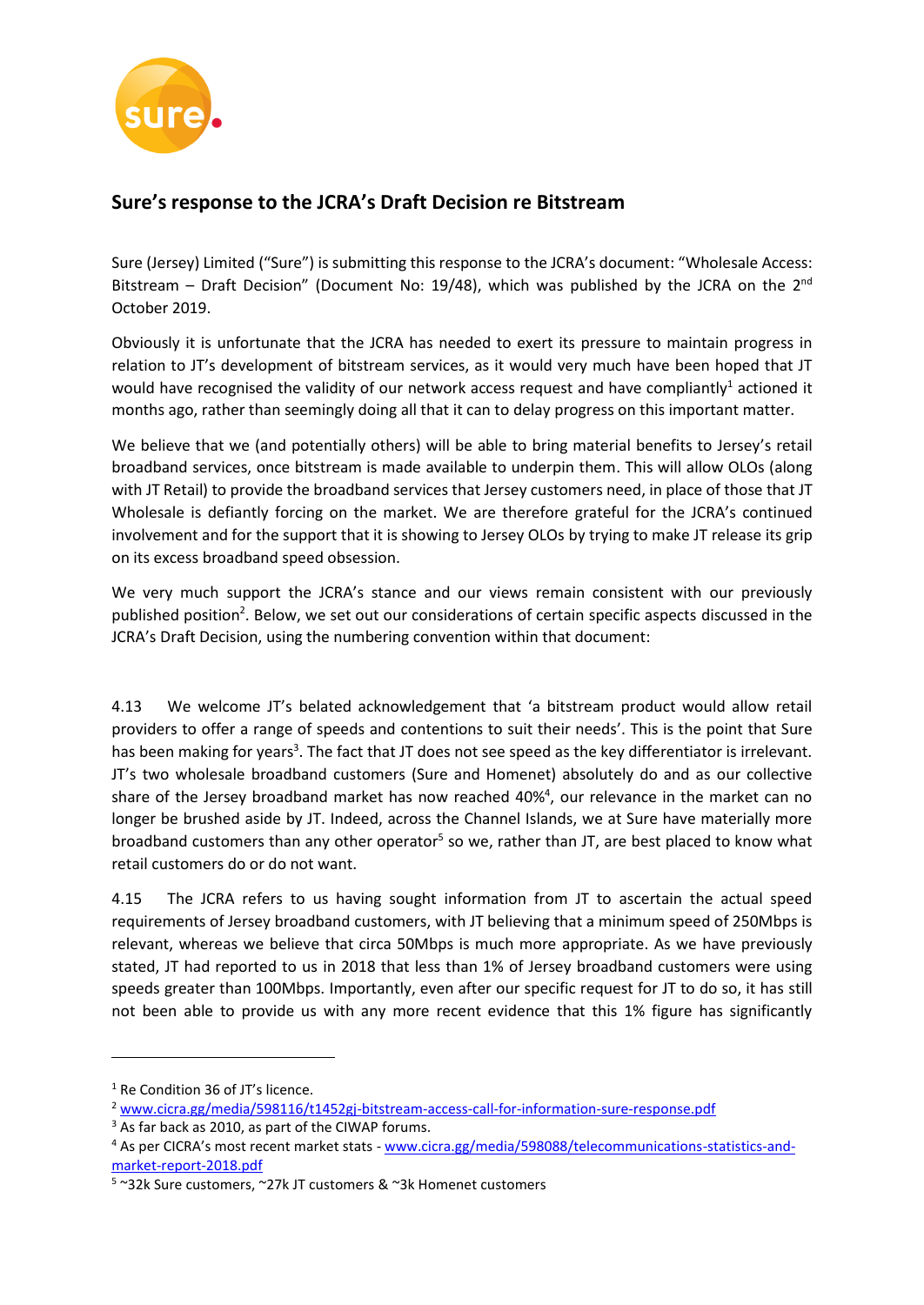increased. Thus, JT's assertions as to the relevance of a 250Mbps speed are as similarly irrelevant today as they were in 2018. Once bitstream is introduced, OLOs will finally be able to provide Jersey broadband customers with the much lower speeds that they do actually want and need.

4.22 JT has long since disengaged from progressing the 'reasonable request' that Sure submitted as a network access request for bitstream, with JT instead insisting that we be excluded from any costing (and therefore pricing) considerations – with only the JCRA being party to such matters. Even if this had ever been acceptable to us, this should have had no bearing on all other aspects of the development of bitstream, which should have continued regardless. This further reveals the level of JT's obstructiveness towards us and hence the need for the JCRA's involvement. For those of us involved in Sure's previous wholesale access request – for Wholesale Line Rental – there is a great sense of déjà vu in the level of JT's obstinance. Stakeholders should be under no illusion as to JT's strategy to delay the development of any wholesale services that might impact JT's own retail revenues. We would remind JT that it risks being in breach of numerous licence conditions unless it materially improves the way in which it interacts with OLOs and develops wholesale services.

4.24 We note that the JCRA is in the process of developing a more formal Statement of Requirements, which it suggests, may be used to support further bitstream related discussions. We are certainly not averse to using such a framework but would point out that our formal request for the development of bitstream was submitted to JT long before any Statement of Requirement framework was considered. As such, we will not have JT trying to further obstruct the due process, should it evasively seek to reset the process, so as to directly align with this newly proposed regulatory framework<sup>6</sup>.

4.40 We note JT's comment that if it had 'a clearly defined specification for a bitstream product that was agreed by Sure and there was no change to that specification during the implementation process, then it is JT's view that there should be no requirement for the JCRA to intervene'<sup>7</sup>.

Sure has requested the development of a bitstream service – the concept for which could not be much clearer – and yet, JT has suggested that it is for the requesting party to set out how it should be achieved on JT's network. Sure has no visibility of JT's network (unlike JT Retail) and it is not for us to tell JT how it should manage and use its wholesale broadband network equipment. It is evident that JT's equipment supports the provision of bitstream (as would very much be expected) and therefore it is for JT to propose how it believes it can best be achieved on its own network.

Should JT be trying to insinuate that the specific discussions on QoS (Quality of Service) have led us to change our specification, then let us be very clear that the only reason for us agreeing, in principle, to the removal of QoS from our network access request is because JT has assured us that the way in which it applies QoS should have no constraint on Sure's ability to provide data and any future voice related services. If this is not the case then JT needs to reconsider the advice it has given to Sure in this regard.

Setting aside any cynicism that we may have as to JT's view that no JCRA intervention should be required, we would request from JT that it seeks to act fairly, quickly and proactively to ensure that bitstream can be introduced without delay, such that thousands of Jersey broadband customers can access as quickly as possible the numerous benefits that bitstream will bring to the local market.

<sup>&</sup>lt;sup>6</sup> A framework for which we note that there is not intended to be an opportunity for stakeholders to comment on. We will separately discuss this aspect with CICRA.

 $7$  Wording reproduced from JT's submission, rather than CICRA's paraphrased text.